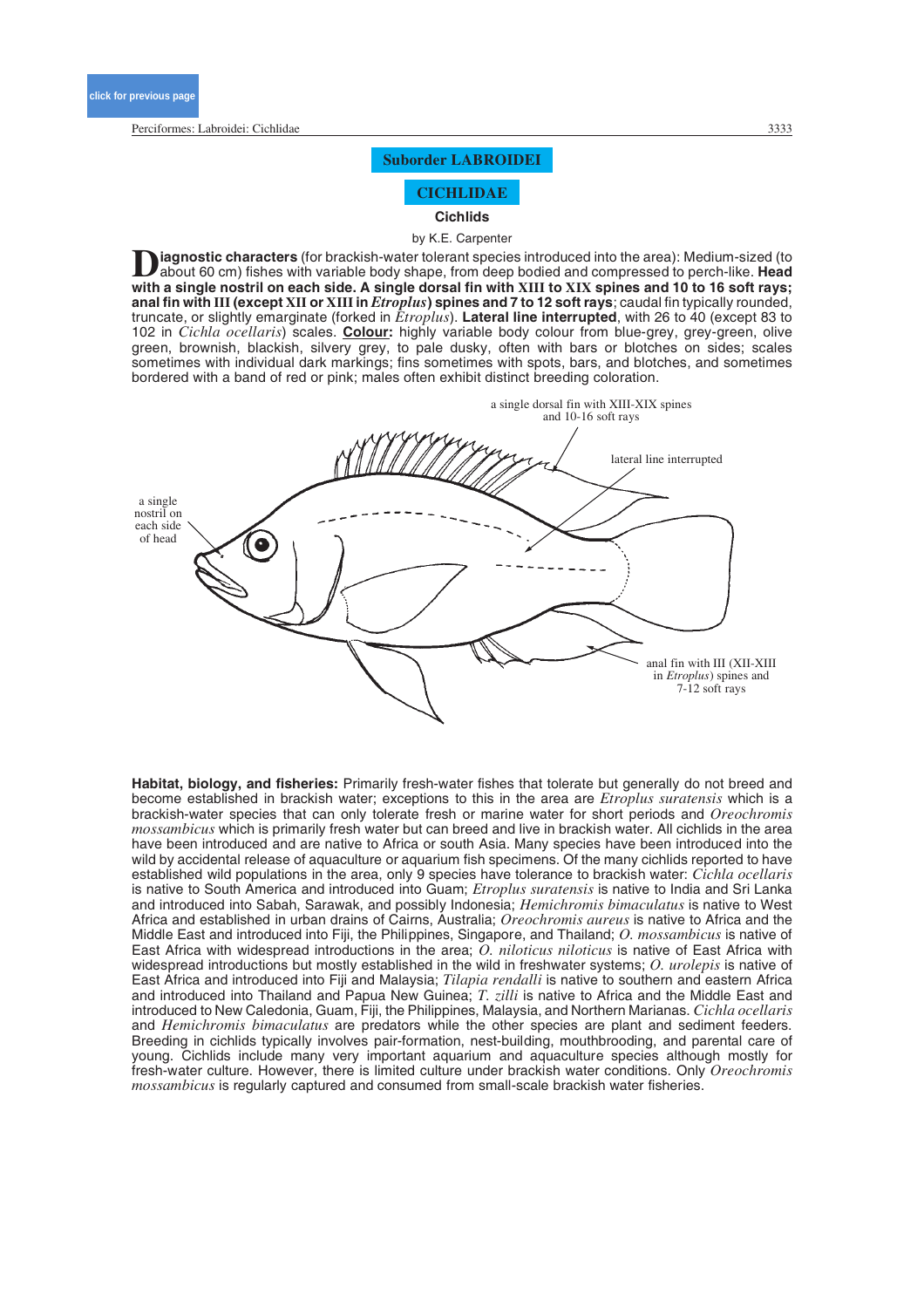# **Similar families occurring in the area**

Cichlids are easily distinguished from all other families of fishes based on the normal perciform characteristics (e.g. spines in fins and pelvic-fin formula of I spine and 5 soft rays) and the fact that they have a single nostril on each side of the head and an interrupted lateral line. The only other perciforms with these characteristics are damselfishes (Pomacentridae).

Pomacentridae: differ from cichlids in having almost always II anal-fin spines (usually III in cichlids); lateral line most often incomplete, not extending onto caudal peduncle (interrupted in cichlids); caudal fin most typically forked (typically rounded, truncate, or emarginate in cichlids). Pomacentrids are coastal marine fishes only rarely found in brackish water (2 species of over 200 are found in brackish water).



### **Key to the species of Cichlidae occurring in the area**

Note: the following key is relevant only to those species of cichlids tolerant of brackish water and currently known to be introduced into the area.

| <b>1a.</b> Anal fin with XII or XIII spines (Fig. 1)                                                          |
|---------------------------------------------------------------------------------------------------------------|
| Etroplus suratensis<br><b>1b.</b> Anal fin with III spines $\ldots \ldots \ldots \ldots \ldots \rightarrow 2$ |
| 2a. Moderately large conical teeth present in<br>jaws; juveniles without black spot on soft-                  |
| 2h Teeth fine close set inveniles with black                                                                  |

- **2b.** Teeth fine, close set; juveniles with black spot on soft dorsal fin . . . . . . . . . . .
- **3a.** Dorsal fin deeply incised, nearly dividing spinous- and soft-rayed portions; a prominent black spot on caudal fin near upper base; around 83 to 102 lateral-line scales (Fig. 2) *. . . . . . . . . . . . . Cichla ocellaris*





**3b.** Dorsal fin continuous although middle dorsal-fin soft rays elongate; no black spot on caudal fin; 26 to 28 lateral-line scales (Fig. 3) *. . . . . . . . . . . . . . . Hemichromis bimaculatus*



- **4a.** First gill arch with 8 to 12 gill rakers on lower limb; dark spot at base of soft dorsal fin in adults and juveniles  $\dots \dots \dots \dots \dots \dots \dots \dots \dots \dots \dots \dots \dots \dots$ .  $(Tilapia) \rightarrow 5$ **4b.** First gill arch with 14 to 28 gill rakers on lower limb; dark spot at base of soft dorsal fin
- in juveniles only  $\dots \dots \dots \dots \dots \dots \dots \dots \dots \dots \dots \dots$ .  $(Oneochromis) \rightarrow 6$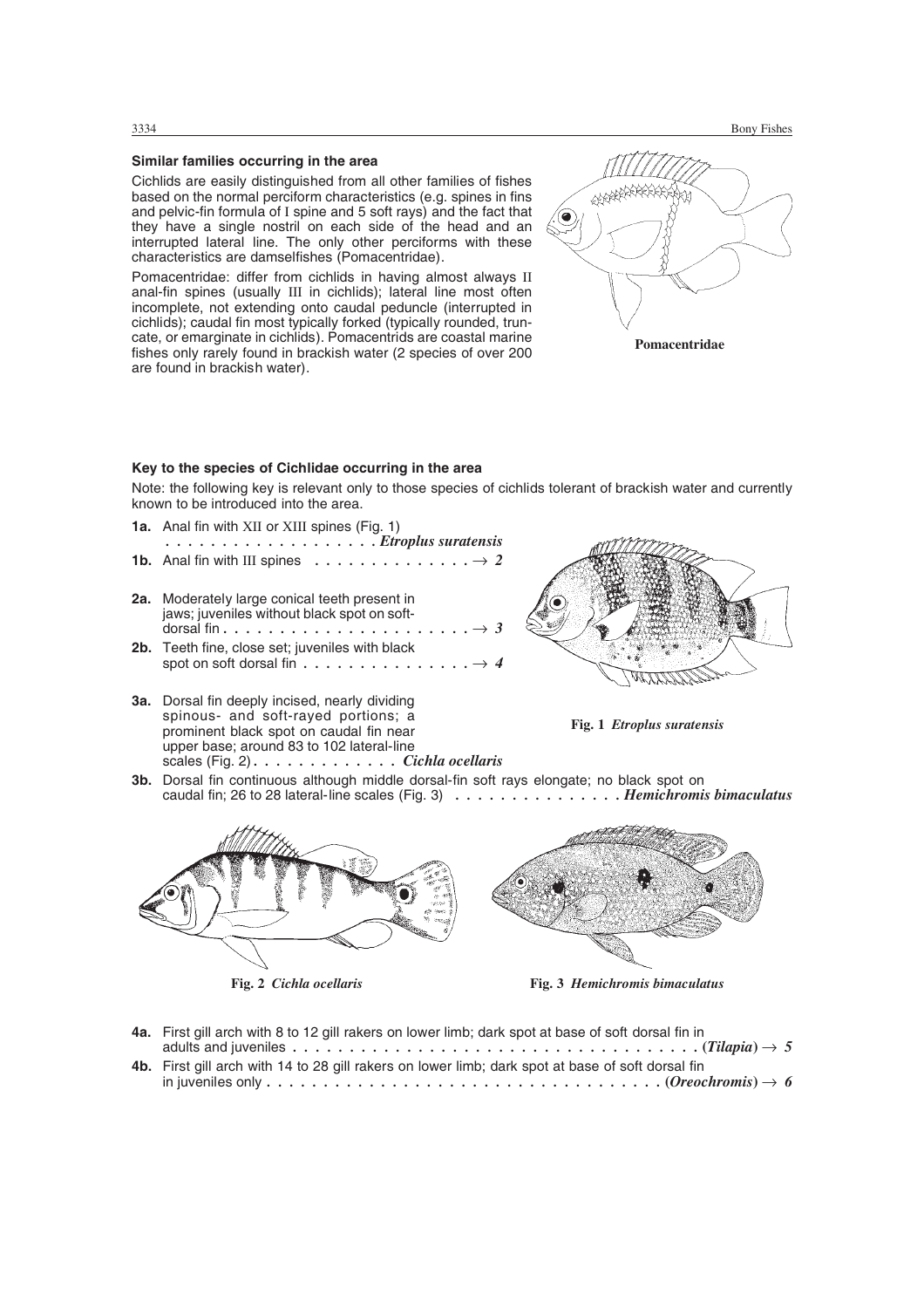- **5a.** Dorsal fin and upper half of caudal fin with small spots; no bands along flank; bases of scales on flanks dark (Fig. 4) *. . . . . . . . . . . . . . . . . . . . . . . . . . . . . . Tilapia rendalli*
- **5b.** Dorsal fin and upper half of caudal fin without small spots; 1 or more indistinct broad bands along flank; bases of scales on flanks not darkened (Fig. 5)*. . . . . . . . . . . . . Tilapia zilli*



**Fig. 4** *Tilapia rendalli* **Fig. 5** *Tilapia zilli*



- **6a.** Lower limb of first gill arch with 14 to 20 (modally 17 or 18) gill rakers; caudal fin without distinct dark narrow bars (Fig. 6) *. . . . . . . . . . . . . . . . . . . . . . Oreochromis mossambicus*
- **6b.** Lower limb of first gill arch with 18 to 28 (modally greater than 20) gill rakers; caudal fin with or without distinct narrow bars  $\dots \dots \dots \dots \dots \dots \dots \dots \dots \dots \dots \dots \dots \rightarrow 7$
- **7a.** Caudal fin without prominent narrow dark bars, with a broad pink distal margin (Fig. 7)

| <b>7b.</b> Caudal fin with distinct narrow dark bars, without a broad pink distal margin $\ldots \ldots \ldots \ldots \to 8$ |  |
|------------------------------------------------------------------------------------------------------------------------------|--|



**Fig. 6** *Oreochromis mossambicus* **Fig. 7** *Oreochromis aureus*



- **8a.** Caudal fin mostly covered with narrow dark bars; sides without distinct marking or with dark bars (Fig. 8) *. . . . . . . . . . . . . . . . . . . . . . . . . . . . . . . . . Oreochromis niloticus*
- **8b.** Caudal fin with narrow dark bars on base and upper half; sides with 2 to 4 dark blotches (Fig. 9) *. . . . . . . . . . . . . . . . . . . . . . . . . . . . . . . . . . . . . . . Oreochromis urolepis*



**Fig. 8** *Oreochromis niloticus* **Fig. 9** *Oreochromis urolepis*